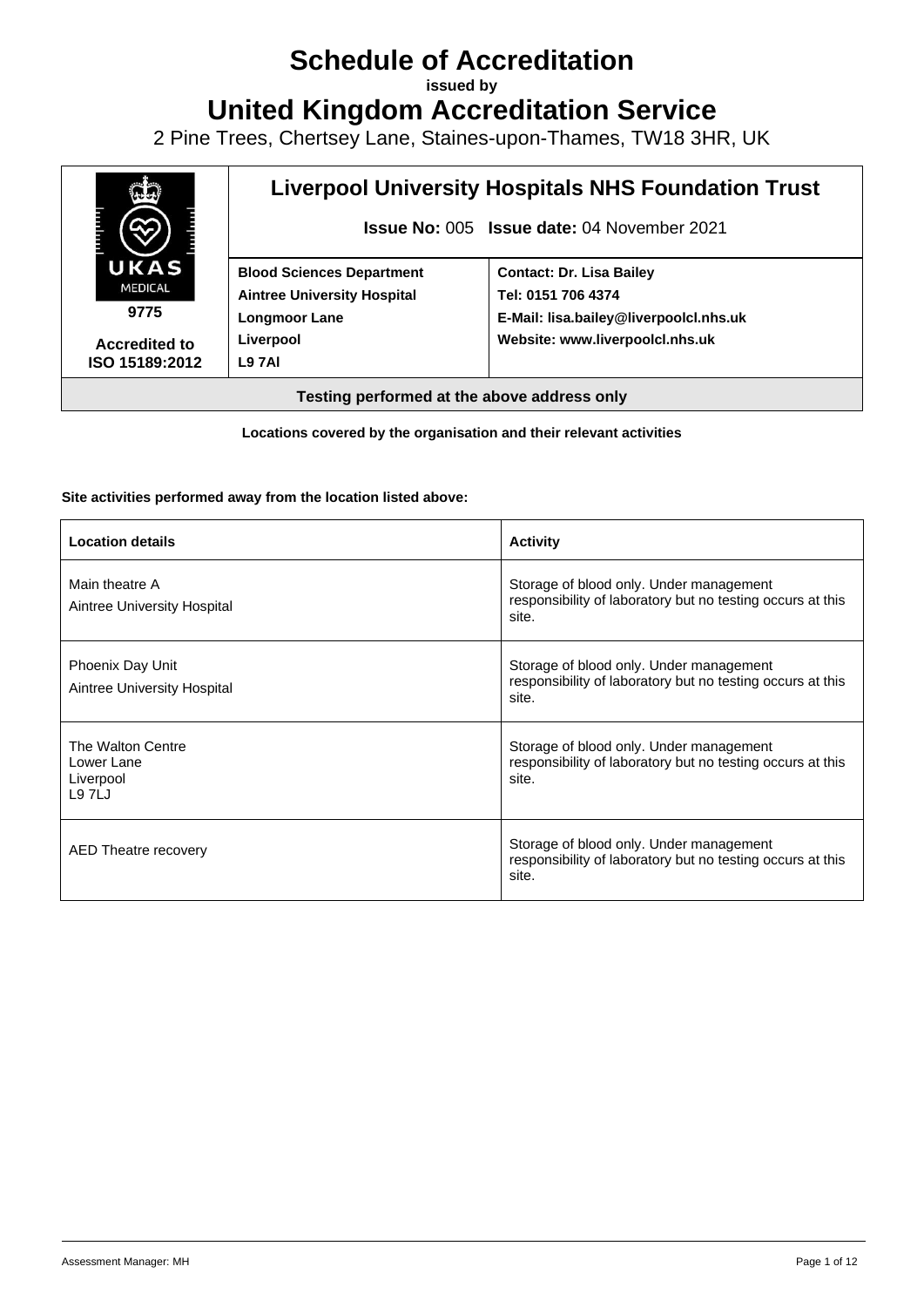

#### **Schedule of Accreditation issued by United Kingdom Accreditation Service**

2 Pine Trees, Chertsey Lane, Staines-upon-Thames, TW18 3HR, UK

#### **Liverpool University Hospitals NHS Foundation Trust**

**Issue No:** 005 **Issue date:** 04 November 2021

**Testing performed at main address only**

DETAIL OF ACCREDITATION Materials/Products tested Type of test/Properties measured/Range of measurement Standard specifications/ Equipment/Techniques used HUMAN BODY FLUIDS | Biochemistry examination activities for the purposes of clinical diagnosis: Documented in house methods and manufacturers instructions for Quantitative determination of: Serum/Urine Sodium Potassium Chloride **Roche Cobas 8000 ISE Module (ion selective electrodes)** BS-CORE-SOP-12 BS-CORE-SOP-30 BS-CORE-SOP-121 **Roche Cobas 8000/C702 Module (photometric)** Serum/Plasma Albumin Alkaline Phosphatase ALT AST **Bicarbonate Carbamazepine** Cholesterol Creatine Kinase (CK) C Reactive Protein **Creatinine** Direct bilirubin Gentamycin Gamma GT HDL Cholesterol Iron LDH Lithium Paracetamol Phenytoin **Salicylate Theophylline** Total bilirubin **Triglyceride UIBC** BS-CORE-SOP-25 BS-CORE-SOP-16 BS-CORE-SOP-112 BS-CORE-SOP-51 BS-CORE-SOP-123 BS-CORE-SOP-13 BS-CORE-SOP-9 BS-CORE-SOP-64 BS-CORE-SOP-39 BS-CORE-SOP-40 BS-CORE-SOP-107 BS-CAUH-SOP-18 BS-CORE-SOP-61 BS-CORE-SOP-3 BS-CORE-SOP-57 BS-CORE-SOP-109 BS-CORE-SOP-38 BS-CORE-SOP-22 BS-CORE-SOP-8 BS-CORE-SOP-19 BS-CORE-SOP-11 BS-CORE-SOP-119 BS-CORE-SOP-4 BS-CAUH-SOP-18

> Valproate Vancomycin

Ethanol Lactate

Serum/plasma Ammonia

BS-CORE-SOP-20 BS-CORE-SOP-120

BS-CORE-SOP-53 BS-CORE-SOP-5 BS-CORE-SOP-108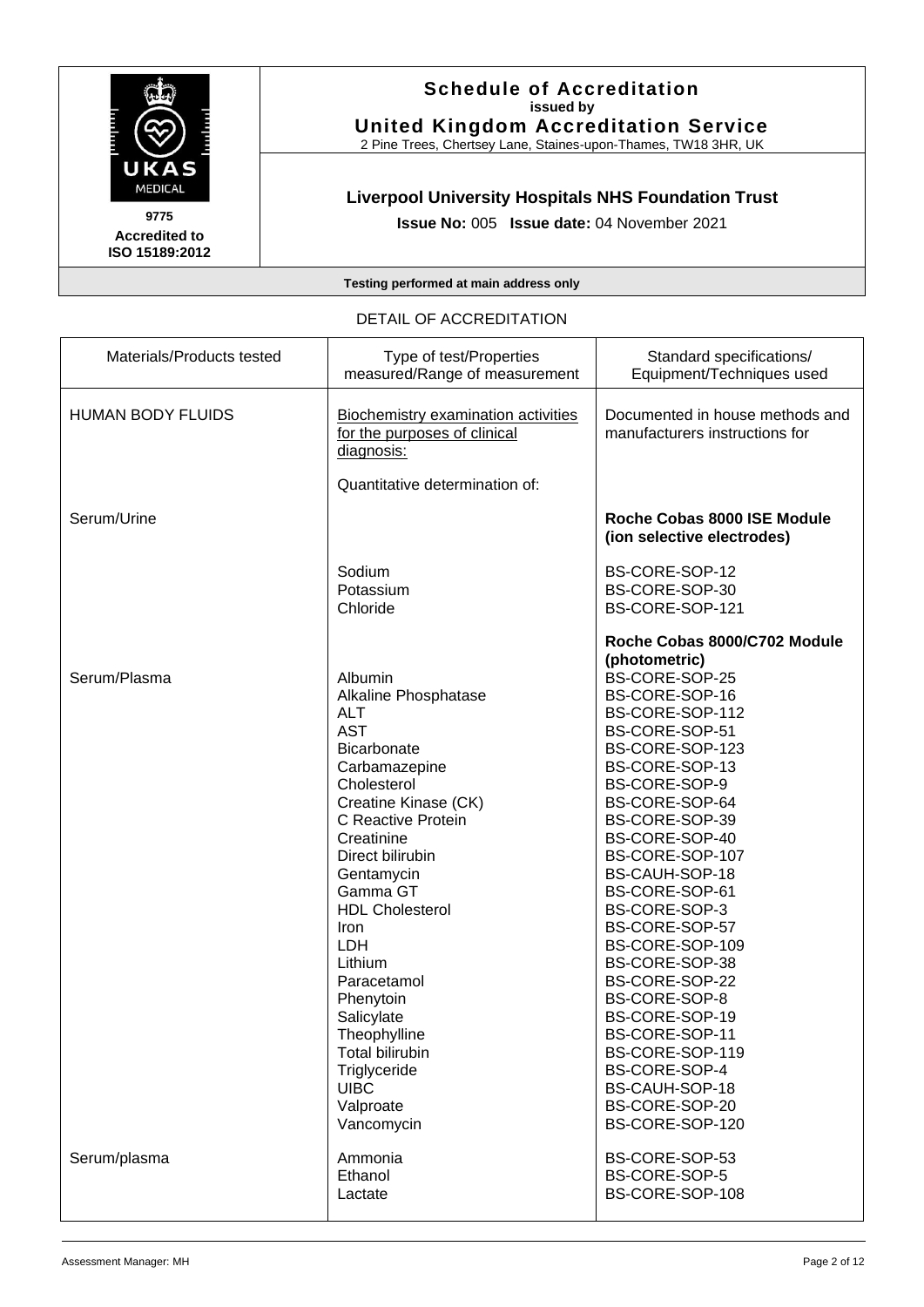

#### **Schedule of Accreditation issued by United Kingdom Accreditation Service**

2 Pine Trees, Chertsey Lane, Staines-upon-Thames, TW18 3HR, UK

## **Liverpool University Hospitals NHS Foundation Trust**

**Issue No:** 005 **Issue date:** 04 November 2021

| Materials/Products tested | Type of test/Properties<br>measured/Range of measurement                                                                                                                                                                              | Standard specifications/<br>Equipment/Techniques used                                                                                                                                                                                                                                                                                                                                    |
|---------------------------|---------------------------------------------------------------------------------------------------------------------------------------------------------------------------------------------------------------------------------------|------------------------------------------------------------------------------------------------------------------------------------------------------------------------------------------------------------------------------------------------------------------------------------------------------------------------------------------------------------------------------------------|
| <b>HUMAN BODY FLUIDS</b>  | <b>Biochemistry examination activities</b><br>for the purposes of clinical<br>diagnosis:                                                                                                                                              | Documented in house methods and<br>manufacturers instructions for                                                                                                                                                                                                                                                                                                                        |
| Serum/Plasma              | Amylase<br>Calcium<br>Magnesium<br>Phosphate<br>Urate<br>Urea                                                                                                                                                                         | BS-CORE-SOP-100<br>BS-CORE-SOP-110<br>BS-CORE-SOP-29<br>BS-CORE-SOP-122<br>BS-CORE-SOP-18<br>BS-CORE-SOP-10                                                                                                                                                                                                                                                                              |
| Urine                     | Creatinine<br>Microalbumin                                                                                                                                                                                                            | BS-CORE-SOP-41<br>BS-CORE-SOP-18                                                                                                                                                                                                                                                                                                                                                         |
| Serum/Plasma/CSF          | Glucose                                                                                                                                                                                                                               | BS-CORE-SOP-65                                                                                                                                                                                                                                                                                                                                                                           |
| Serum/Plasma/urine/CSF    | <b>Total Protein</b>                                                                                                                                                                                                                  | BS-CORE-SOP-102                                                                                                                                                                                                                                                                                                                                                                          |
|                           |                                                                                                                                                                                                                                       | Roche Cobas 8000/e602<br>(chemilunimescentimmunoassay<br>with photometric detection)                                                                                                                                                                                                                                                                                                     |
| Serum                     | <b>AFP</b><br>CA125<br>CA19-9<br><b>CEA</b><br>Cortisol<br>Digoxin<br>Ferritin<br><b>FSH</b><br>fT3<br>fT4<br>Folate<br>GH<br>hCG<br>hs-TnT<br>LH<br>NT-proBNP<br>Oestradiol<br>Progesterone<br>Prolactin<br><b>PTH</b><br><b>PSA</b> | BS-CORE-SOP-26<br>BS-CORE-SOP-67<br>BS-CORE-SOP-70<br>BS-CORE-SOP-71<br>BS-CORE-SOP-89<br>BS-CORE-SOP-7<br>BS-CORE-SOP-117<br>BS-CORE-SOP-106<br>BS-CORE-SOP-97<br>BS-CORE-SOP-96<br>BS-CORE-SOP-114<br>BS-CORE-SOP-111<br>BS-CORE-SOP-63<br>BS-CORE-SOP-118<br>BS-CORE-SOP-2<br>BS-CORE-SOP-17<br>BS-CORE-SOP-14<br>BS-CORE-SOP-1<br>BS-CORE-SOP-15<br>BS-CORE-SOP-88<br>BS-CORE-SOP-72 |
| Serum                     | Detection of SARS-CoV-2 IgG and<br>IgM antibody against nucleocapsid<br>$(N)$ antigen                                                                                                                                                 | Elecsys anti-SARS-CoV-2 assay on<br>Roche Cobas e602, SOP BS-<br>CORE-SOP-144                                                                                                                                                                                                                                                                                                            |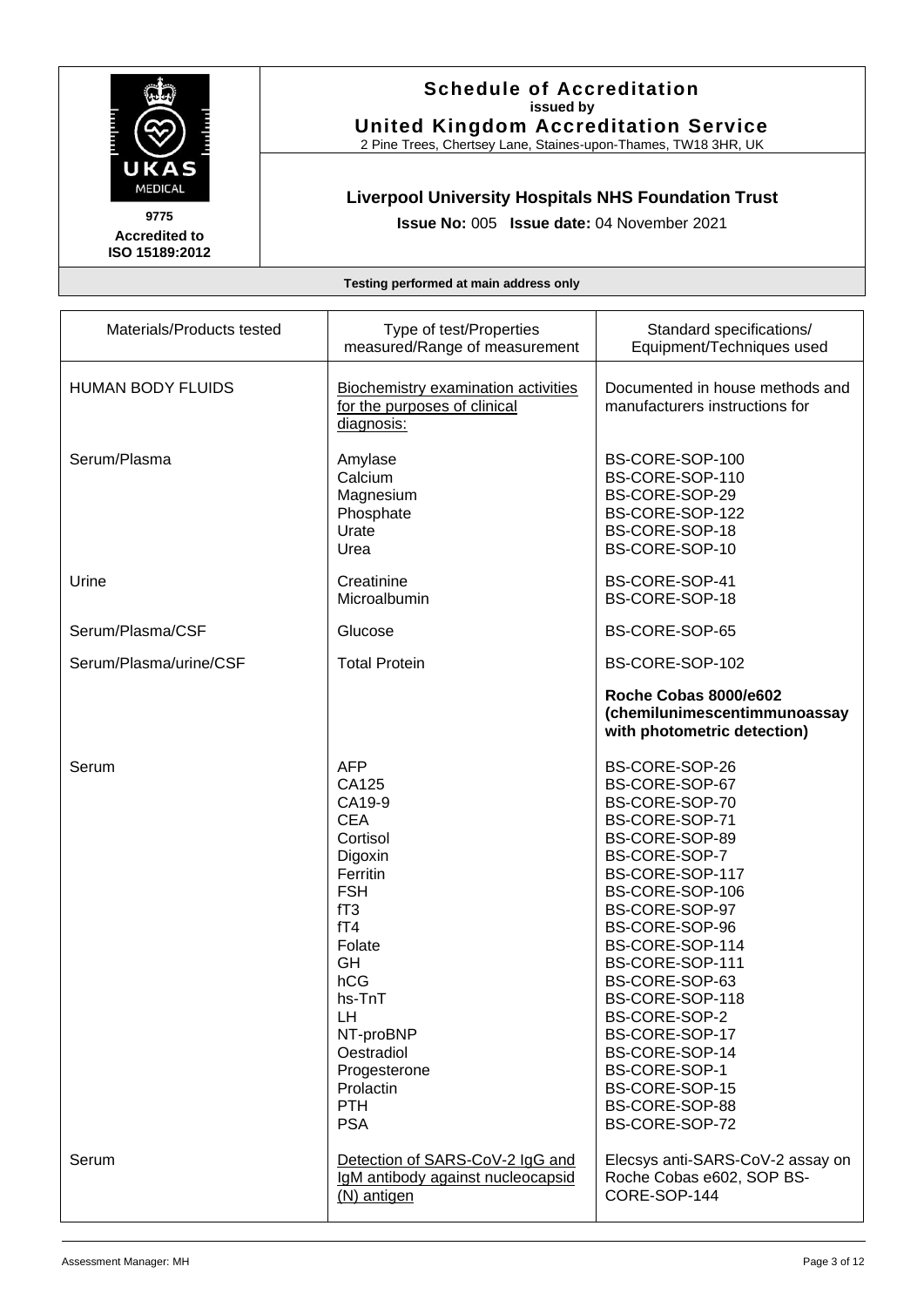

**Schedule of Accreditation issued by United Kingdom Accreditation Service**

2 Pine Trees, Chertsey Lane, Staines-upon-Thames, TW18 3HR, UK

## **Liverpool University Hospitals NHS Foundation Trust**

**Issue No:** 005 **Issue date:** 04 November 2021

| Materials/Products tested | Type of test/Properties<br>measured/Range of measurement                                                      | Standard specifications/<br>Equipment/Techniques used                            |
|---------------------------|---------------------------------------------------------------------------------------------------------------|----------------------------------------------------------------------------------|
| <b>HUMAN BODY FLUIDS</b>  | <b>Biochemistry examination activities</b><br>for the purposes of clinical<br>diagnosis:                      | Documented in house methods and<br>manufacturers instructions for                |
|                           | <b>SHBG</b><br>Testerone<br><b>TSH</b><br>Vitamin B <sub>12</sub>                                             | BS-CORE-SOP-23<br>BS-CORE-SOP-24<br>BS-CORE-SOP-95<br>BS-CORE-SOP-66             |
|                           |                                                                                                               | TOSOH HLC-723G8 (HPLC with<br>photometric detection)                             |
| Whole blood only          | Glycated haemoglobin (HbA1c)                                                                                  | BS-NONA-SOP-44                                                                   |
| Whole blood only          | Blood gas analysis:<br>рH<br>Blood gas sodium<br>Blood gas potassium<br>Blood gas chloride<br>Ionized calcium | Roche Cobas b221 Module<br>(direct ion selective electrode)<br>BS-CAUH-SOP-30    |
| Whole blood only          | pCO <sub>2</sub><br>pO <sub>2</sub>                                                                           | Roche Cobas b221 Module<br>(gas diffusion electrode)<br>BS-CAUH-SOP-30           |
| Whole blood only          | Blood gas lactate                                                                                             | Roche Cobas b221 Module<br>(enzymatic amperometry)<br>BS-CAUH-SOP-30             |
| Whole blood only          | <b>Total Hb</b><br>Oxyhaemoglobin<br>Carboxyhaemoglobin<br>Methaemaglobin                                     | Roche Cobas b221 Module<br>(photometric)<br>BS-CAUH-SOP-30                       |
| Serum/Urine               | Osmolality                                                                                                    | <b>Advanced micro Osmometer</b><br>(freezing point depression)<br>BS-CAUH-SOP-51 |
|                           |                                                                                                               |                                                                                  |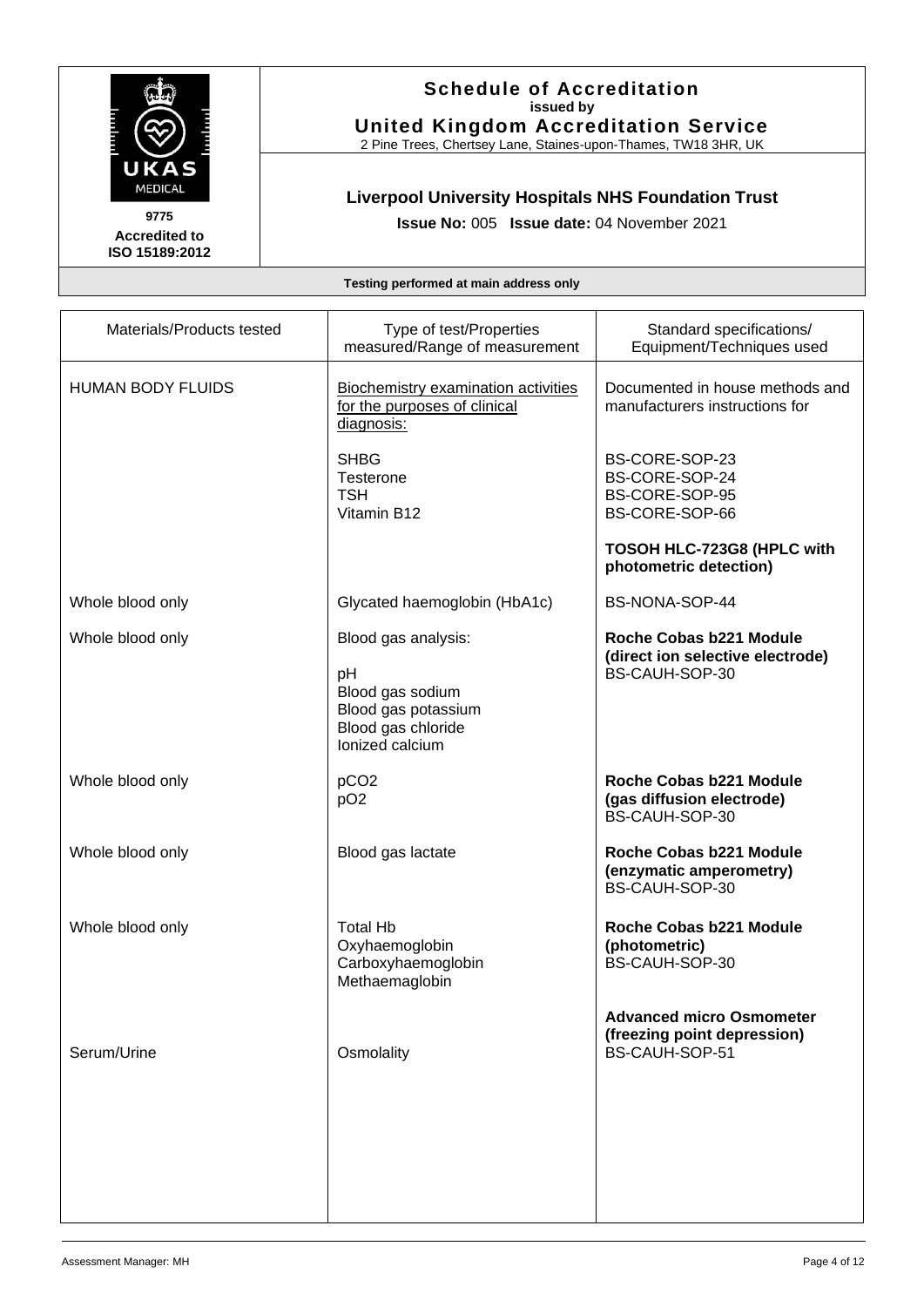

#### **Schedule of Accreditation issued by United Kingdom Accreditation Service**

2 Pine Trees, Chertsey Lane, Staines-upon-Thames, TW18 3HR, UK

## **Liverpool University Hospitals NHS Foundation Trust**

**Issue No:** 005 **Issue date:** 04 November 2021

| Materials/Products tested                                                                                                                                                                                                                                                                                                                                            | Type of test/Properties                                                                                                                                                                                                                                                                                                                                                                                                                                                                                                                                                                                                                                                                                                                                                                                                                                                                                                                                | Standard specifications/                                          |
|----------------------------------------------------------------------------------------------------------------------------------------------------------------------------------------------------------------------------------------------------------------------------------------------------------------------------------------------------------------------|--------------------------------------------------------------------------------------------------------------------------------------------------------------------------------------------------------------------------------------------------------------------------------------------------------------------------------------------------------------------------------------------------------------------------------------------------------------------------------------------------------------------------------------------------------------------------------------------------------------------------------------------------------------------------------------------------------------------------------------------------------------------------------------------------------------------------------------------------------------------------------------------------------------------------------------------------------|-------------------------------------------------------------------|
|                                                                                                                                                                                                                                                                                                                                                                      | measured/Range of measurement                                                                                                                                                                                                                                                                                                                                                                                                                                                                                                                                                                                                                                                                                                                                                                                                                                                                                                                          | Equipment/Techniques used                                         |
| <b>HUMAN BODY FLUIDS</b>                                                                                                                                                                                                                                                                                                                                             | <b>Biochemistry examination activities</b><br>for the purposes of clinical<br>diagnosis:                                                                                                                                                                                                                                                                                                                                                                                                                                                                                                                                                                                                                                                                                                                                                                                                                                                               | Documented in house methods and<br>manufacturers instructions for |
| Urine<br>Urine<br>Urine<br>Urine<br>Urine<br>Urine<br>Urine<br>Urine<br>Serum<br>Serum<br>24 hour urine and Serum<br>24 hour urine and Serum<br>24 hour urine and Serum<br>24 hour urine and Serum<br>Serum<br>Serum<br>24 hour urine and Serum<br>Serum<br>Serum<br>Serum<br>Serum<br>Serum<br>Serum<br>Serum<br>Serum<br>Urine<br>Serum<br>Serum<br>Serum<br>Urine | Calculated Tests (data from primary<br>tests, primary test sample<br>requirments listed under that test<br>24hr Urine Calcium Excretion<br>24hr Urine Creatinine Excretion<br>24hr Urine Phosphate Excretion<br>24hr Urine Potassium Excretion<br>24hr Urine Protein Excretion<br>24hr Urine Sodium Excretion<br>24hr Urine rate Excretion<br>24hr Urine Urea Excretion<br>Acute Kidney Injury<br>Anion Gap<br><b>AST/Platelet Ratio</b><br>Calcium Clearance<br>Calcium: Creatinine ratio<br><b>Calcium Excretion Index</b><br>Calculated Osmolarity (part of<br>OGAP)<br>Cholestrol: HDL Ratio<br>Creatinine clearance<br>eGFR<br><b>Estimated Monomeric Prolactin</b><br><b>Fractional Excretion Magnesium</b><br>Free Androgen Index<br>Globulin<br>Iron saturation %<br>LDL<br>Macroprolactin<br>Urine Albumin: Creatinine Ratio<br>Non-HDL Cholesterol<br><b>Osmolar Gap</b><br>Serum Ascites Albumin Gradient<br>Urine Protein Creatinine Ratio | BS-CAUH-SOP-36                                                    |
| Serum                                                                                                                                                                                                                                                                                                                                                                | <b>Adjusted Calcium</b>                                                                                                                                                                                                                                                                                                                                                                                                                                                                                                                                                                                                                                                                                                                                                                                                                                                                                                                                |                                                                   |
| Serum                                                                                                                                                                                                                                                                                                                                                                | Free Testosterone                                                                                                                                                                                                                                                                                                                                                                                                                                                                                                                                                                                                                                                                                                                                                                                                                                                                                                                                      |                                                                   |
| Plasma                                                                                                                                                                                                                                                                                                                                                               | <b>Total Iron Binding Capacity</b>                                                                                                                                                                                                                                                                                                                                                                                                                                                                                                                                                                                                                                                                                                                                                                                                                                                                                                                     |                                                                   |
| Serum                                                                                                                                                                                                                                                                                                                                                                | Ethanol                                                                                                                                                                                                                                                                                                                                                                                                                                                                                                                                                                                                                                                                                                                                                                                                                                                                                                                                                |                                                                   |
| Whole blood only                                                                                                                                                                                                                                                                                                                                                     | Standard bicarbonate                                                                                                                                                                                                                                                                                                                                                                                                                                                                                                                                                                                                                                                                                                                                                                                                                                                                                                                                   | BS-CAUH-SOP-30                                                    |
|                                                                                                                                                                                                                                                                                                                                                                      |                                                                                                                                                                                                                                                                                                                                                                                                                                                                                                                                                                                                                                                                                                                                                                                                                                                                                                                                                        |                                                                   |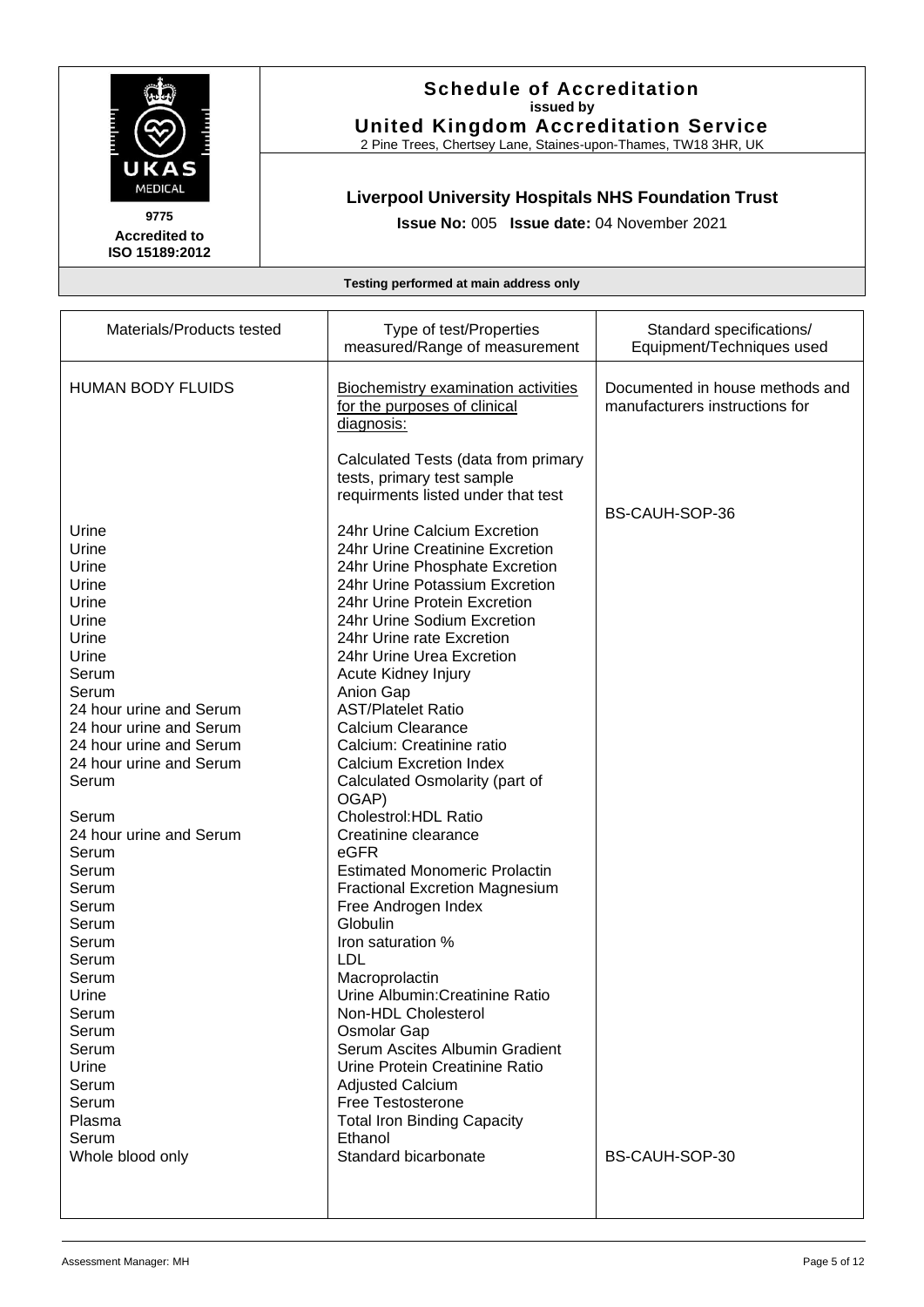

#### **Schedule of Accreditation issued by United Kingdom Accreditation Service**

2 Pine Trees, Chertsey Lane, Staines-upon-Thames, TW18 3HR, UK

## **Liverpool University Hospitals NHS Foundation Trust**

**Issue No:** 005 **Issue date:** 04 November 2021

| Materials/Products tested | Type of test/Properties<br>measured/Range of measurement                                                                                                                                                                                                                                                                                                                            | Standard specifications/<br>Equipment/Techniques used                                                                                               |
|---------------------------|-------------------------------------------------------------------------------------------------------------------------------------------------------------------------------------------------------------------------------------------------------------------------------------------------------------------------------------------------------------------------------------|-----------------------------------------------------------------------------------------------------------------------------------------------------|
| <b>HUMAN BODY FLUIDS</b>  | <b>Blood Transfusion examinations to</b><br>assist in clinical investigations                                                                                                                                                                                                                                                                                                       | Procedures documented in<br>manufacturer's equipment manuals<br>in conjunction with documented in-<br>house procedures by the following<br>methods: |
| <b>EDTA</b> whole blood   | Blood group by detection and<br>identification of antigens:                                                                                                                                                                                                                                                                                                                         | Automated using Ortho Vision<br>(Column Agglutination Technology)<br><b>BS-TAUH-SOP-1</b>                                                           |
|                           | A RhD Positive<br><b>AB RhD Positive</b><br><b>B RhD Positive</b><br>O RhD Positive<br>A RhD Negative<br>AB RhD Negative<br><b>B RhD Negative</b><br>O RhD Negative                                                                                                                                                                                                                 |                                                                                                                                                     |
|                           | C<br>с<br>E<br>e<br>K<br><b>Jka</b><br>Fya<br>S                                                                                                                                                                                                                                                                                                                                     |                                                                                                                                                     |
| EDTA plasma               | Automated Antibody Screen:<br>Rhesus: anti-C <sup>w</sup> , anti-C, anti-c, anti-<br>D, anti-E, anti-e<br>Kell: anti-K, anti-k, anti-Kp <sup>a</sup><br>Kidd: anti-Jkª, anti-Jkb<br>Duffy: anti-Fy <sup>a</sup> , anti-Fy <sup>b</sup><br>Lutheran: anti-Lua, anti-Lub<br>MNS: anti-M, anti-N, anti-S, anti-s<br>Lewis: anti-Le <sup>a</sup> , anti-Le <sup>b</sup><br>$P: anti-P1$ | BS-TAUH-SOP-1                                                                                                                                       |
| EDTA whole blood          | Direct antiglobulin test                                                                                                                                                                                                                                                                                                                                                            | BS-TAUH-SOP-1                                                                                                                                       |
|                           | Electronic cross match                                                                                                                                                                                                                                                                                                                                                              | BS-TAUH-SOP-30                                                                                                                                      |
| EDTA plasma               | Serological Cross match                                                                                                                                                                                                                                                                                                                                                             | BS-TAUH-SOP-14                                                                                                                                      |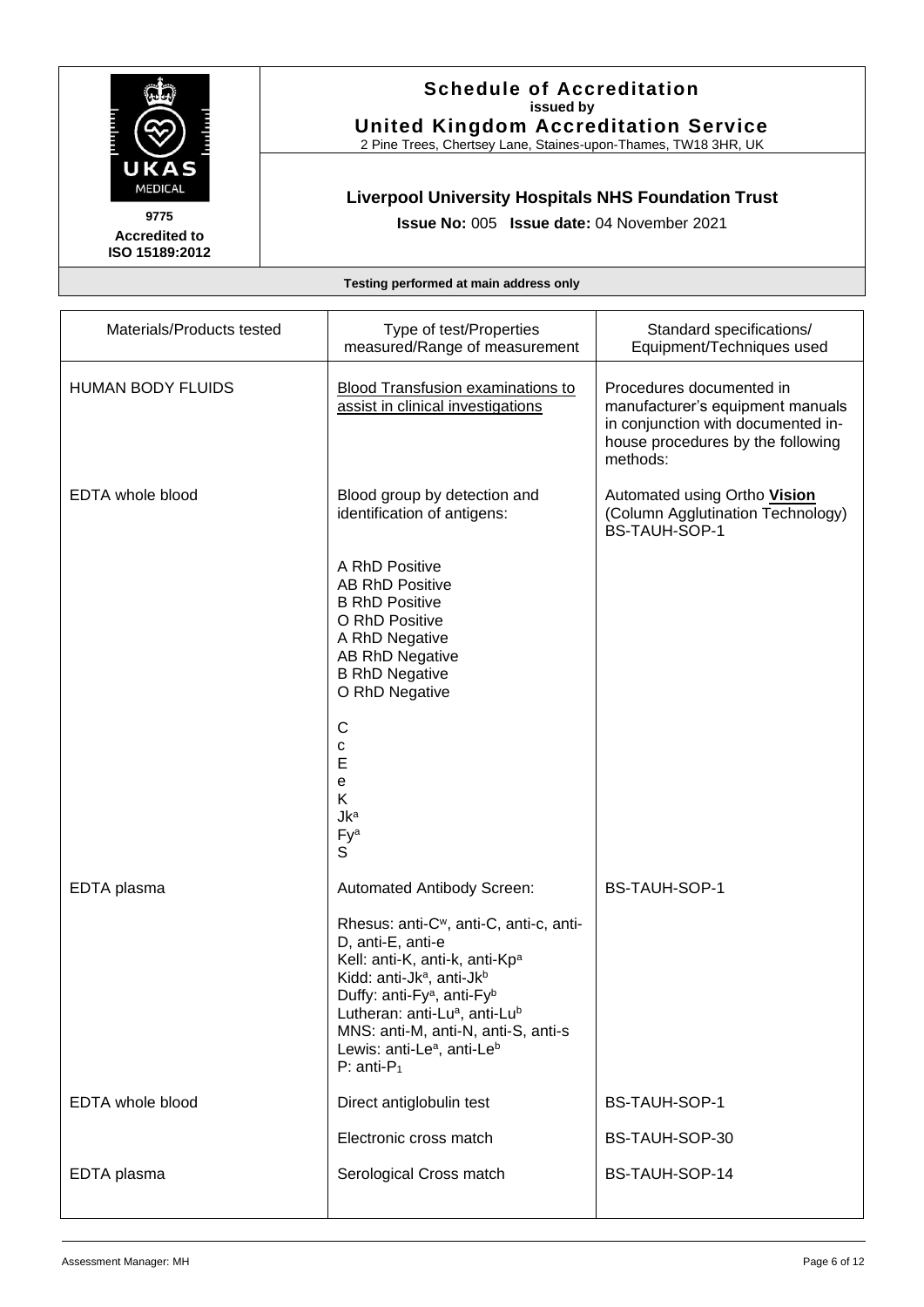

#### **Schedule of Accreditation issued by United Kingdom Accreditation Service**

2 Pine Trees, Chertsey Lane, Staines-upon-Thames, TW18 3HR, UK

## **Liverpool University Hospitals NHS Foundation Trust**

**Issue No:** 005 **Issue date:** 04 November 2021

| Type of test/Properties<br>measured/Range of measurement                                                                                                                                                                                                                                                                                                                        | Standard specifications/<br>Equipment/Techniques used                                                                                               |
|---------------------------------------------------------------------------------------------------------------------------------------------------------------------------------------------------------------------------------------------------------------------------------------------------------------------------------------------------------------------------------|-----------------------------------------------------------------------------------------------------------------------------------------------------|
| <b>Blood Transfusion examinations to</b><br>assist in clinical investigations                                                                                                                                                                                                                                                                                                   | Procedures documented in<br>manufacturer's equipment manuals<br>in conjunction with documented in-<br>house procedures by the following<br>methods: |
| Antibody panels - Antigens of the<br>following systems:<br>$Rh - C, D, E, c, e, Cw$<br>Kell - $K, K$ <sub>pa</sub><br>Duffy - Fy <sup>a</sup> , Fy <sup>b</sup><br>$MNSs - M,N,S,s$<br>Kidd - Jka, Jkb<br>Lutheran $-$ Lua, Lub<br>Lewis $-$ Le <sup>a</sup> , Le <sup>b</sup><br>$P - P_1$                                                                                     | BIOVUE IAT and enzyme (Column<br>Agglutination Technology) BS-<br>TAUH-SOP-12                                                                       |
| Blood grouping<br>A B O<br>Rhesus D status                                                                                                                                                                                                                                                                                                                                      | Manual methods using BIOVUE<br>cassette (column agglutination<br>technology) BS-TAUH-SOP-33                                                         |
| Antibody screen manual<br>Rhesus: anti-C <sup>w</sup> , anti-C, anti-c, anti-<br>D, anti-E, anti-e<br>Kell: anti-K, anti-k, anti-Kp <sup>a</sup><br>Kidd: anti-Jkª, anti-Jkb<br>Duffy: anti-Fy <sup>a</sup> , anti-Fy <sup>b</sup><br>Lutheran: anti-Lua, anti-Lub<br>MNS: anti-M, anti-N, anti-S, anti-s<br>Lewis: anti-Le <sup>a</sup> , anti-Le <sup>b</sup><br>$P: anti-P1$ | BIOVUE IgG/Poly cards (column<br>agglutination technology) BS-<br>TAUH-SOP-32                                                                       |
|                                                                                                                                                                                                                                                                                                                                                                                 |                                                                                                                                                     |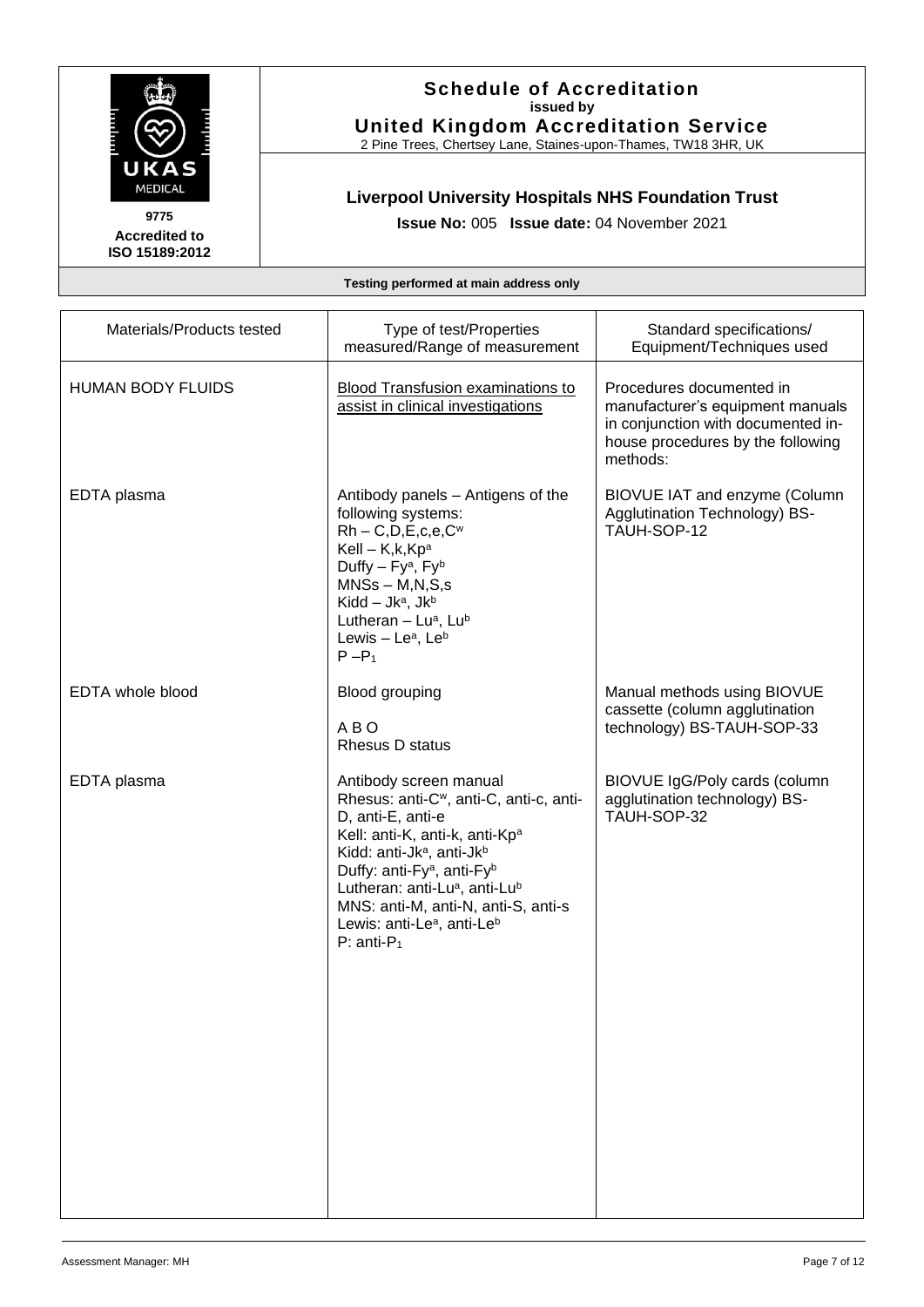

**Schedule of Accreditation issued by United Kingdom Accreditation Service**

2 Pine Trees, Chertsey Lane, Staines-upon-Thames, TW18 3HR, UK

## **Liverpool University Hospitals NHS Foundation Trust**

**Issue No:** 005 **Issue date:** 04 November 2021

| Materials/Products tested                | Type of test/Properties<br>measured/Range of measurement                                                                                                                                                                                                                                                                                                          | Standard specifications/<br>Equipment/Techniques used                                                                                                                                                            |
|------------------------------------------|-------------------------------------------------------------------------------------------------------------------------------------------------------------------------------------------------------------------------------------------------------------------------------------------------------------------------------------------------------------------|------------------------------------------------------------------------------------------------------------------------------------------------------------------------------------------------------------------|
| <b>HUMAN BODY FLUIDS</b>                 | Haematological examinations for<br>the purpose of clinical diagnosis                                                                                                                                                                                                                                                                                              | Procedures documented in<br>manufacturer's equipment manuals<br>in conjunction with documented in-<br>house procedures by the following<br>methods:                                                              |
| Whole blood EDTA                         | Full blood count (FBC) analysis of<br>the following parameters:<br>Haemoglobin<br>Red blood cells<br>Haematocrit<br><b>MCV</b><br><b>MCH</b><br><b>MCHC</b><br><b>RDW</b><br><b>Platelets</b><br>White cell count<br>Neutrophils<br>Lymphocytes<br>Monocytes<br>Eosinophils<br><b>Basophils</b><br>Nucleated Red Blood Cell (NRBC)<br>count<br>Reticulocyte count | Sysmex XN automated analysers;<br>hydrodynamic focusing, fluorescent<br>staining, differential laser light<br>scatter<br>SOP: 'Use of the XN9000 XN<br>Analysers for Full Blood Count<br>Testing': AH-GHAE-SOP-8 |
| Whole blood EDTA                         | <b>Erythrocyte Sedimentation Rate</b>                                                                                                                                                                                                                                                                                                                             | Automated Starrsed analyser,<br>modified Westergren method<br>SOP: 'Erythrocyte Sedimentation<br>Rate (ESR) using the Starrsed<br>Interrliner Analyser': BS-HAUH-<br>SOP-2                                       |
| Whole blood EDTA<br>Serum or EDTA plasma | Detection of infectious<br>mononucleosis heterophile<br>antibodies                                                                                                                                                                                                                                                                                                | Clearview <sup>®</sup> IM II test. Rapid<br>chromatographic immunoassay kit<br>SOP: 'Guidelines for the rapid<br>testing for Infectious Mononucleosis<br>(IM) using the Clearview IM II Kit';<br>AH-GHAE-SOP-1   |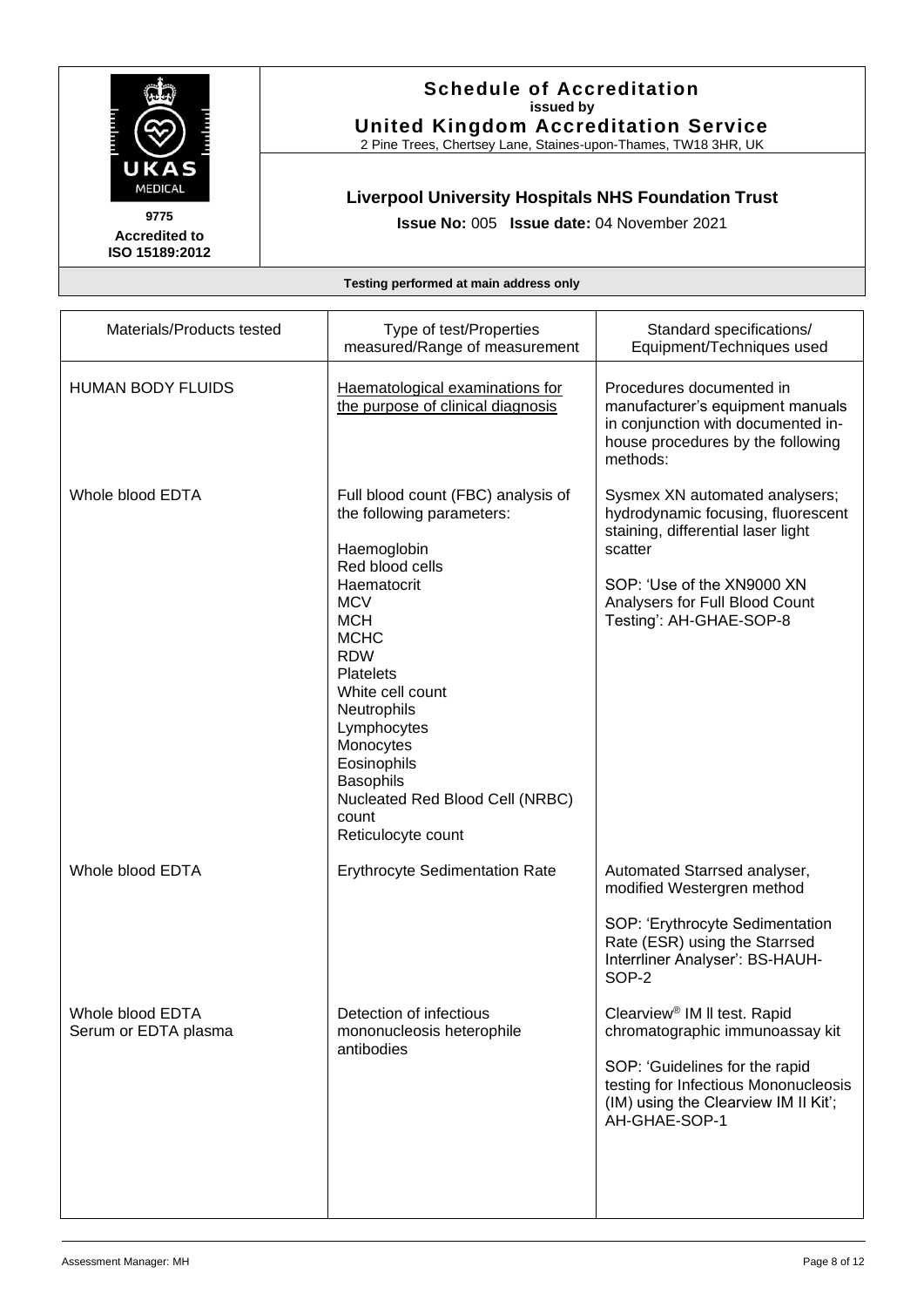

**Schedule of Accreditation issued by United Kingdom Accreditation Service**

2 Pine Trees, Chertsey Lane, Staines-upon-Thames, TW18 3HR, UK

## **Liverpool University Hospitals NHS Foundation Trust**

**Issue No:** 005 **Issue date:** 04 November 2021

| Materials/Products tested | Type of test/Properties<br>measured/Range of measurement             | Standard specifications/<br>Equipment/Techniques used                                                                                               |
|---------------------------|----------------------------------------------------------------------|-----------------------------------------------------------------------------------------------------------------------------------------------------|
| <b>HUMAN BODY FLUIDS</b>  | Haematological examinations for<br>the purpose of clinical diagnosis | Procedures documented in<br>manufacturer's equipment manuals<br>in conjunction with documented in-<br>house procedures by the following<br>methods: |
| Whole blood EDTA          | Sickle solubility test for presence of<br>sickle haemoglobin (HbS)   | Sickledex solubility test kit:<br>Relative insolubility of HbS when<br>combined with a reducing agent<br>Sodium dithionite.                         |
|                           |                                                                      | SOP: 'Sickle Cell Solubility Test':<br>AH-GHAE-SOP-19                                                                                               |
| Whole blood EDTA          | Blood film analysis                                                  | May-Grunwald and Giemsa stains<br>and manual microscopy.                                                                                            |
|                           |                                                                      | Automated smear and staining<br>using Sysmex SP-10                                                                                                  |
|                           |                                                                      | SOP: 'Use of Sysmex SP-10<br>analyser for producing peripheral<br>blood smears': AH-GHAE-SOP-18                                                     |
|                           |                                                                      | Manual light microscopy (Nikon)                                                                                                                     |
|                           |                                                                      | SOP: 'Reporting Blood Films': AH-<br>GHAE-SOP-16                                                                                                    |
| Whole blood EDTA          | Detection of Malarial antigens of:<br>P. falciparum,                 | Humasis Pf/Pan antigen test,<br>chromatographic immunoassay                                                                                         |
|                           | P. vivax,<br>P. ovale<br>P.knowslei<br>P. malariae.                  | SOP: 'Guidelines for the laboratory<br>screening of malaria': AH-GHAE-<br>SOP-13                                                                    |
|                           |                                                                      | May-Grunwald and Giemsa stains<br>and manual microscopy.                                                                                            |
|                           |                                                                      | Thin film examination<br>Microscopy Nixon D/H<br>Staining SP10 Sysmex XN9000                                                                        |
|                           |                                                                      | SOP: 'Reporting Blood Films': AH-<br>GHAE-SOP-16                                                                                                    |
|                           |                                                                      |                                                                                                                                                     |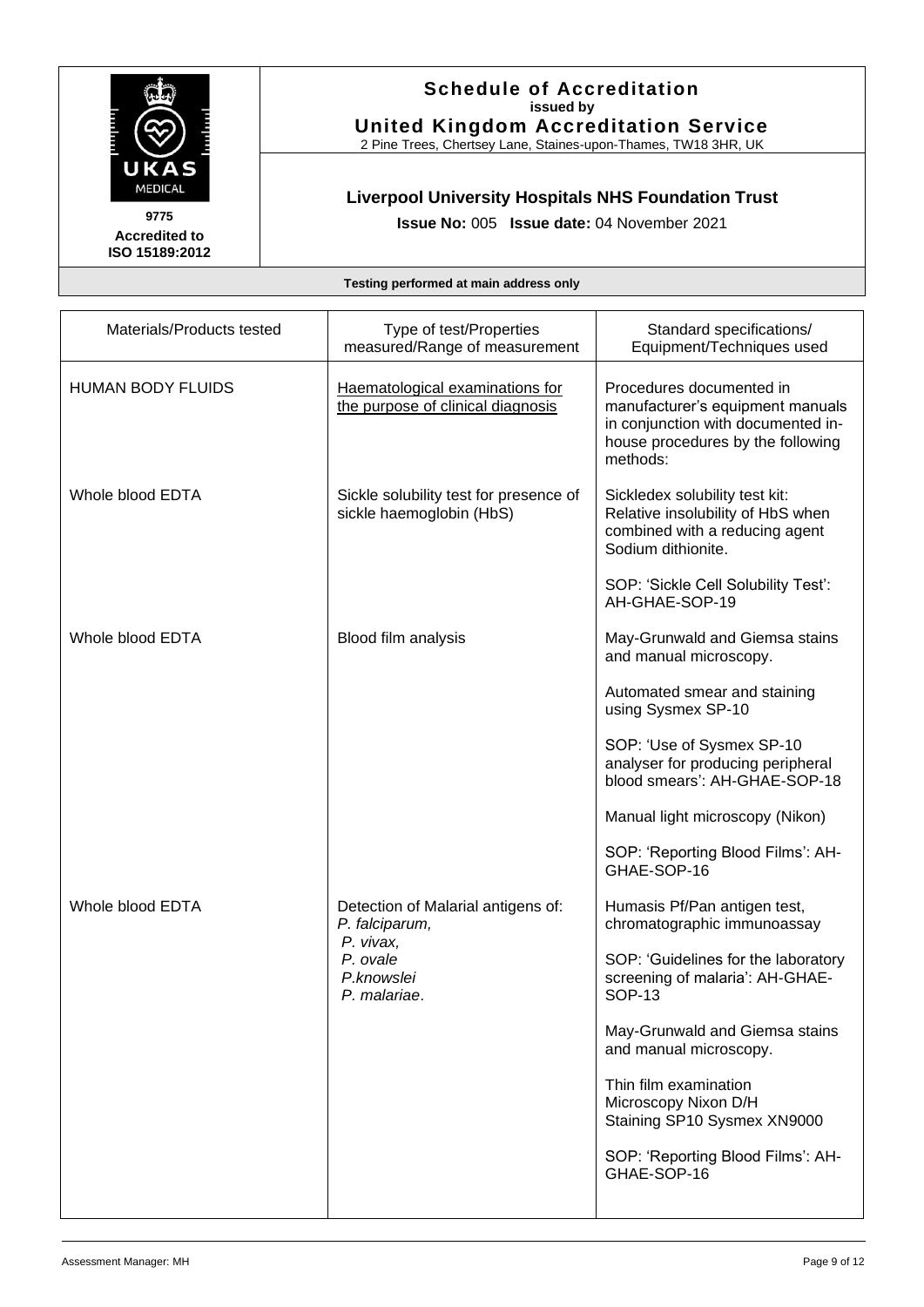

#### **Schedule of Accreditation issued by United Kingdom Accreditation Service**

2 Pine Trees, Chertsey Lane, Staines-upon-Thames, TW18 3HR, UK

## **Liverpool University Hospitals NHS Foundation Trust**

**Issue No:** 005 **Issue date:** 04 November 2021

| Materials/Products tested | Type of test/Properties<br>measured/Range of measurement                              | Standard specifications/<br>Equipment/Techniques used                                                                                                                                                                            |
|---------------------------|---------------------------------------------------------------------------------------|----------------------------------------------------------------------------------------------------------------------------------------------------------------------------------------------------------------------------------|
| <b>HUMAN BODY FLUIDS</b>  | Haematological examinations for<br>the purpose of clinical diagnosis                  | Procedures documented in<br>manufacturer's equipment manuals<br>in conjunction with documented in-<br>house procedures by the following<br>methods:                                                                              |
| <b>CSF</b>                | Preparations for microscopic<br>examination for evidence of<br>haematological disease | Production of Cytospin and Staining<br>Cytocentrifugation and morphology<br>review<br>May-Grunwald and Giemsa stains<br>and manual microscopy.<br>SOP: 'Use of Wescor<br>Cytocentrifuge to produce a<br>cytospin'; AH-GHAE-SOP-6 |
|                           | Haemostasis and thrombosis<br>examinations for the purpose of<br>clinical diagnosis   | Procedures documented in<br>manufacturer's equipment manuals<br>in conjunction with documented in-<br>house procedures by the following<br>methods:                                                                              |
|                           |                                                                                       | Sysmex CS2500 series automated<br>analysers                                                                                                                                                                                      |
| Plasma citrate            | Activated partial thromboplastin<br>time (APTT) and ratio                             | Clotting point detection method<br>SOP: 'Activated Partial<br>Thromboplastin Time Testing on the<br>Sysmex CS2500 Automated<br>Coagulation Analysers': AH-COAG-<br><b>SOP-22</b>                                                 |
| Plasma citrate            | Prothrombin time (PT) and<br>International normalised ratio (INR)                     | Clotting point detection method<br>SOP: 'Prothrombin Time and<br><b>International Normalised Ratio</b><br>(INR) Testing on the Sysmex<br>CS2500 Automated Coagulation<br>Analysers': AH-COAG-SOP-21                              |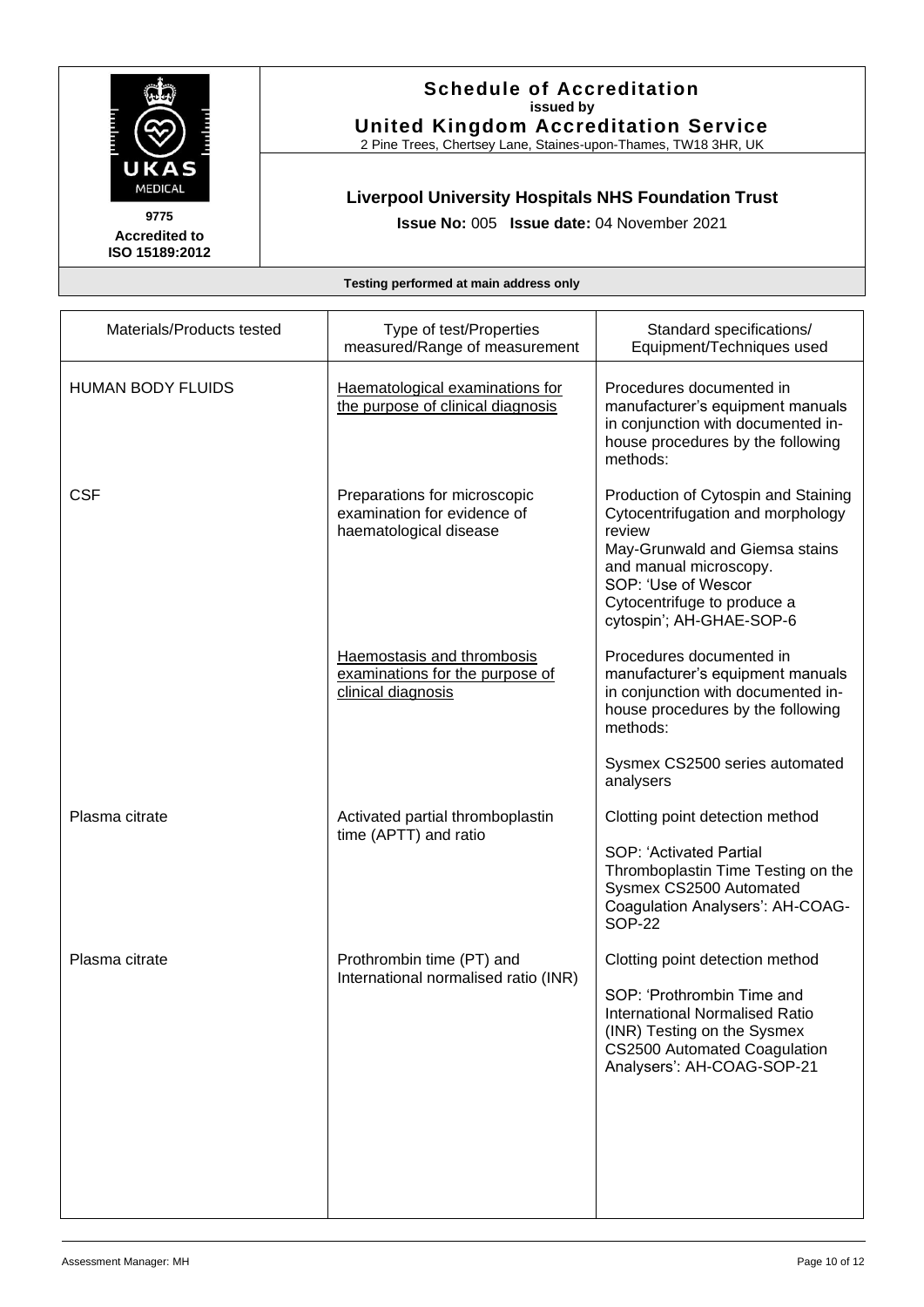

**Schedule of Accreditation issued by United Kingdom Accreditation Service**

2 Pine Trees, Chertsey Lane, Staines-upon-Thames, TW18 3HR, UK

## **Liverpool University Hospitals NHS Foundation Trust**

**Issue No:** 005 **Issue date:** 04 November 2021

| Materials/Products tested                                     | Type of test/Properties<br>measured/Range of measurement                            | Standard specifications/<br>Equipment/Techniques used                                                                                               |
|---------------------------------------------------------------|-------------------------------------------------------------------------------------|-----------------------------------------------------------------------------------------------------------------------------------------------------|
| <b>HUMAN BODY FLUIDS</b>                                      | Haemostasis and thrombosis<br>examinations for the purpose of<br>clinical diagnosis | Procedures documented in<br>manufacturer's equipment manuals<br>in conjunction with documented in-<br>house procedures by the following<br>methods: |
|                                                               |                                                                                     | Sysmex CS2500 series automated<br>analysers                                                                                                         |
| Plasma citrate                                                | Clauss Fibrinogen                                                                   | Clotting point detection method                                                                                                                     |
|                                                               |                                                                                     | SOP: 'Clauss Fibrinogen Testing on<br>the Sysmex CS2500 Automated<br>Coagulation Analysers': AH-COAG-<br>SOP-5                                      |
| Plasma citrate                                                | D-Dimer                                                                             | Immunoassay method                                                                                                                                  |
|                                                               |                                                                                     | SOP: 'D-Dimer Testing on the<br>Sysmex CS2500 Automated<br>Coagulation Analysers': AH-COAG-<br>SOP-7                                                |
| Plasma citrate                                                | Mixing Studies for investigation of                                                 | Clotting point detection method                                                                                                                     |
|                                                               | prolonged PT and APTT                                                               | SOP: 'Performing Mixing Studies on<br>the Sysmex CS2500 Automated<br>Coagulation Analysers': AH-COAG-<br><b>SOP-12</b>                              |
| Plasma citrate                                                | Inherited thrombophilia screen:                                                     | Protein C/Antithrombin:<br>Chromogenic method                                                                                                       |
| Antithrombin Activity<br>Protein C Activity<br>Free Protein S | SOP: 'Protein C and antithrombin<br>on the CS-2100i': LP-HAE-<br><b>CCSPCAT</b>     |                                                                                                                                                     |
|                                                               |                                                                                     | Free Protein S: Immunoassay<br>method                                                                                                               |
|                                                               |                                                                                     | SOP: 'Free Protein S Testing on the<br>Sysmex CS2500 Automated<br>Coagulation Analysers': AH-COAG-<br><b>SOP-11</b>                                 |
|                                                               |                                                                                     |                                                                                                                                                     |